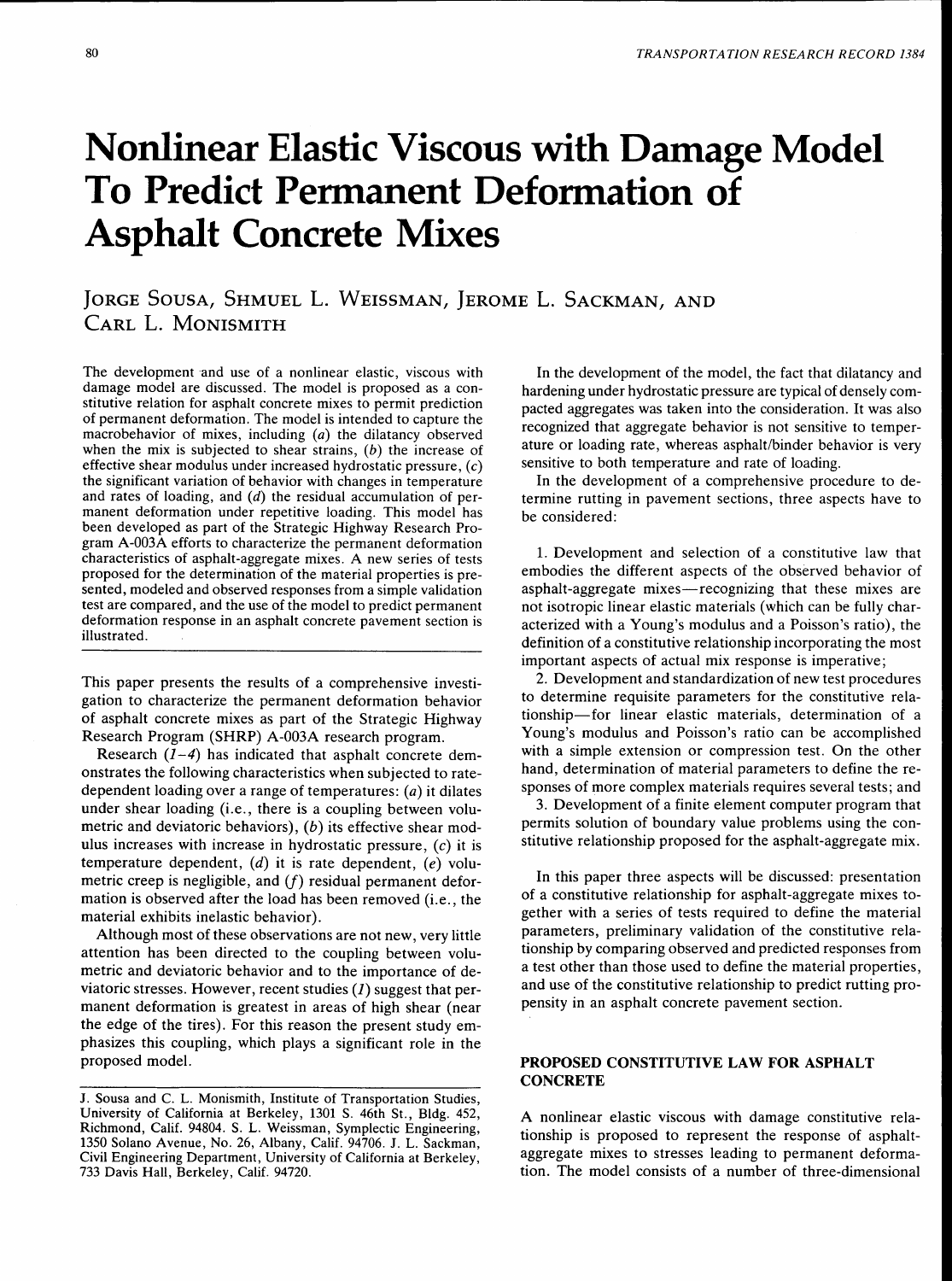Maxwell elements in parallel; each Maxwell element is composed of a nonlinear spring and dashpot. The dilatancy effect and the increase in effective shear modulus under hydrostatic pressure are due to the aggregate skeleton, whereas temperature and rate dependency are associated with the asphalt binder. Thus dilatancy and hardening are associated with the spring, and temperature and rate dependency are associated with the dashpot.

Consider first the spring in a typical Maxwell element. To achieve the desired coupling and hardening, the strain energy function is expanded in a Taylor series in terms of the strain invariants (i.e., the material is assumed to be initially isotropic) with truncation of terms of an order greater than four. Thus, the strain energy function is approximately  $(5,6)$ 

$$
W(\varepsilon^{\varepsilon}) = \frac{1}{2} C_1 I_1^2 + C_2 I_2 + \frac{1}{3} C_3 I_1^3 + C_4 I_1 I_2
$$
  
+  $C_5 I_3 + \frac{1}{4} C_6 I_1^4 + C_7 I_1^2 I_2$   
+  $C_8 I_1 I_3 + \frac{1}{2} C_9 I_2$  (1)

where

 $C_1, C_2, \ldots C_9$  = material constants,  $\varepsilon^e$  = elastic strain tensor, and  $I_1$ ,  $I_2$ , and  $I_3$  = the elastic strain tensor invariants.

The term  $\varepsilon^c$  is a function of the total strain,  $\varepsilon$ , and the viscous (i.e., inelastic) strain,  $\varepsilon^{i}$ , given by (5)

$$
\varepsilon^{\rm e} = \varepsilon - \varepsilon^{\rm i} \tag{2}
$$

The stress tensor, *w,* is defined as

$$
\sigma = \delta_{\epsilon} W(\epsilon^{\epsilon}) \tag{3}
$$

Second, consider the dashpot in a typical Maxwell element. In this case, the equilibrium equation is a rate equation of the following form (7):

$$
\dot{\epsilon}^i = \left(1 + \frac{q^n}{\alpha^n}\right) \eta^{-1} \delta_{\epsilon} W(\epsilon^c) \tag{4a}
$$

or

$$
\dot{\epsilon}^{i} = \left(1 - \frac{q^{n}}{\alpha^{n}}\right)^{-1} \eta^{-1} \delta_{\epsilon} W(\epsilon^{e}) \qquad (4b)
$$

where  $\alpha$  and *n* are material constants. The internal (damage) variable,  $q$ , is defined as

$$
q = \max_{0 \leq \tau \leq t} (q_{\tau}) \tag{5}
$$

and  $q<sub>z</sub>$  is given by

$$
q_{\tau} = (\epsilon^i : \epsilon^i)^{1/2} \tag{6a}
$$

when Equation 4b is used, and by

$$
q_{\tau} = (\dot{\epsilon}^i : \eta : \dot{\epsilon}^i)^{1/2} \tag{6b}
$$

$$
\eta_{ijkl} = \lambda^{\nu} \, \delta_{ij} \, \delta_{kl} + \mu^{\nu} (\delta_{ik} \, \delta_{jl} + \delta_{il} \, \delta_{jk}) \tag{7}
$$

where  $\lambda^{\nu}$  and  $\mu^{\nu}$  are the temperature-dependent material constants.

The thermorheologically simple nature of the asphalt concrete at small strains can be accommodated in the model if  $\eta$ is assumed to be

$$
\eta = \eta_0 e^{\frac{C_T (T-T_0)}{T_0 T}} \tag{8}
$$

where  $C_T$  is a material constant, T and  $T_0$  are the current and reference temperature (in degrees Kelvin), respectively, and  $\eta_0$  is given by Equation 7 with  $\lambda^{\nu}$  and  $\mu^{\nu}$  evaluated at the reference temperature.

The two models proposed for Equation 4 differ in the definition of the "damage" parameter *q* (i.e., they differ in the evolution of the viscosity). The first model is based on the maximum attained strain, whereas the second is based on the maximum attained inelastic strain rate.

The global model is obtained when a number of nonlinear Maxwell elements are assembled in parallel. Note that all Maxwell elements share the same total strain,  $\varepsilon$ , whereas  $\varepsilon^e$ and  $\varepsilon^i$  are evaluated independently for each Maxwell element.

# DETERMINATION OF MATERIAL PROPERTIES AND MODEL VALIDATION

Figure 1 shows the framework for permanent deformation prediction using the proposed constitutive equation. The de-



FIGURE 1 Framework to estimate permanent deformation in the asphalt concrete layer of a pavement structure.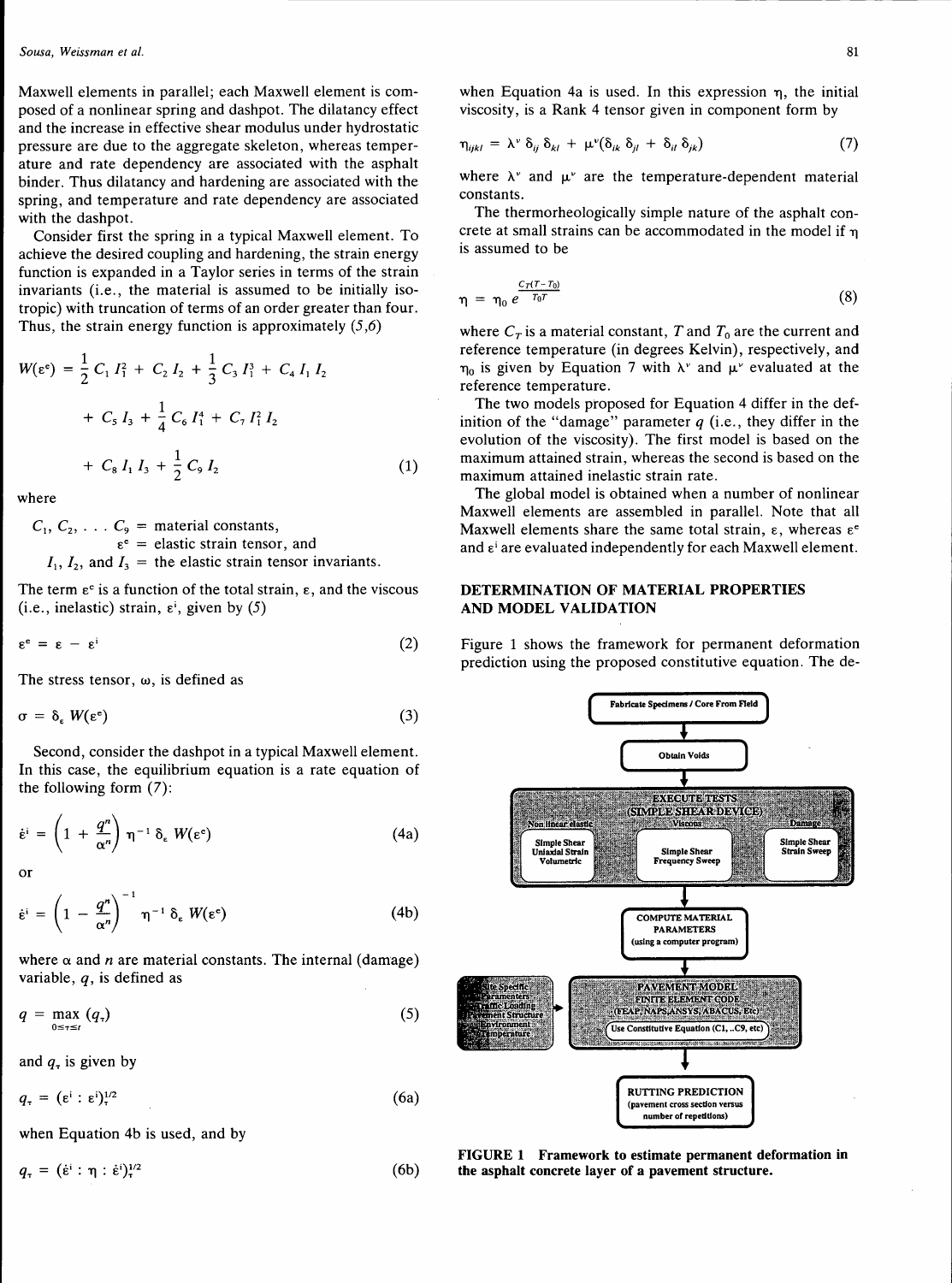termination of the material parameters is one of the first steps in the proposed procedure. It is accomplished by testing four cylindrical specimens 15 cm (6 in.) in diameter by 5 cm (2 in.) high.

With a finite element program capable of incorporating the appropriate constitutive equation for the asphalt concrete material and also constitutive equations for the other materials making up a pavement structure, predictions of rut depth can be made for given traffic and environment conditions.

To illustrate the efficacy of the procedure for permanent deformation determination to discriminate among different asphalt-aggregate combinations, mixes were selected containing Aggregates RB and RL and Asphalts AAK-1 and AAG-1 (materials from the SHRP Materials Reference Library). These mixes included

• VOWO-Aggregate RB, Asphalt· AAG-1, low asphalt content, low void content;

• BOWO-Aggregate RB, Asphalt AAK-1, low asphalt content, low void content;

• B1T1-Aggregate RL, Asphalt AAK-1, high asphalt content, high void content; and

• VOTl-Aggregate RL, Asphalt AAG-1, low asphalt content, high void content.

Wheel-tracking tests had been performed by SWK/ Nottingham on these mixes. Ranking in order of increasing normalized rutting rate was as follows  $(8)$ : V0W0 < B0W0  $<$  V0T1  $<$  B1T1.

To permit comparisons, the following steps were followed:

1. The nonlinear elastic parameters were determined at  $4^{\circ}C$ (to minimize viscous effects).

2. The viscous parameters over a range of temperatures (4°C, 20°C, and 40°C) and frequencies (0.01, 0.02, 0.05, 0.1, 0.2, 0.5, 1.0, 2.0, 5.0, and 10 Hz) were determined.

3. The damage parameters were determined.

4. Using the Finite Element Analysis Program (FEAP) developed by Robert Taylor of the Civil Engineering Department at the University of California at Berkeley, the response of the mix in a repetitive simple shear test at 40°C, using 0.1 sec loading time and a time interval between load applications of 0.6 sec was simulated.

5. A repetitive simple shear test was performed at 40°C for the same conditions as in Step 4.

6. Observed and predicted behaviors were compared.

7. Possible causes of discrepancies were evaluated and corrections needed in the model or in the determination of the material parameters were defined.

Evaluation of the model has been accomplished using a test that was not used to obtain the material parameters and that is of a totally different nature from the tests used to determine the material properties (i.e., the validation test was a repetitive test, whereas the tests used to obtain material properties were either constant rate of loading or sinusoidal in nature). It is important not only to be able to match performance at different stress levels but also at varying rates of loading and unloading.

Specimens for testing were fabricated according to the University of California at Berkeley procedure for rolling wheel compaction (9). All specimens of one mix were obtained from the same slab by coring. The cores, 15 cm (6 in.) in diameter by 5 cm (2.5 in.) high, were stored at .20°C before testing.

# Determination of Nonlinear Elastic Parameters

To determine the nonlinear elastic parameters, the requisite tests were performed at a temperature of 4°C, which was selected to minimize the viscous response of the mixes. Comparisons between measured and computed results are not included for the mix designated V1T0, since not all of the tests were completed.

#### *Simple Shear Constant Height Test*

This test permits the direct determination of three of the nine parameters that define the nonlinear elastic response (i.e.,  $C_2$ ,  $C_4$ , and  $C_9$ ). The test required the use of two hydraulic actuators-one to apply the shear stress to the specimen at a rate of 10 psi/sec; the other, under feedback from an LVDT measuring the relative displacement between the specimen caps, to ensure that constant height is maintained in the specimen (within  $\pm 0.00005$  in.).

The analysis is based on the assumption that a pure shear state of strain is obtained when  $\varepsilon_{12} = \varepsilon_{21} = \varepsilon_0$  and all other strain components are zero. For this situation

$$
\sigma_{11} = -C_4 \varepsilon_0^2 \tag{9}
$$

$$
\sigma_{12} = -C_2 \varepsilon_0 - C_9 \varepsilon_0^3 \tag{10}
$$

and

$$
\sigma_{33} = - (C_4 + C_5) \varepsilon_0^2 \tag{11}
$$

where  $\sigma_{11}$  is the axial stress developed to maintain the height constant and  $\sigma_{12}$  is the shear stress imposed. Unfortunately,  $\sigma_{33}$  cannot be measured; thus,  $C_5$  cannot be directly obtained from the test.

The data in Figure 2 show a typical variation of shear strain with shear stress obtained from a test and that predicted from the model (assuming that the measurements contained no viscous response).

Figure 3 shows the typical variation of axial stresses developed during a test as a function of the shear strain for each of the mixes tested. The most significant aspect of these results is that dilation occurred at 4°C, as evidenced by the compressive stresses in the axial direction necessary to maintain constant height. This suggests that the dilation is strain-related and is associated with the granular structure of dense mixes. Its influence can.normally be neglected at low temperatures because the asphalt concrete mix is so stiff that conventional traffic loads are not of sufficient magnitude to generate strains large enough to mobilize the dilation component. At higher temperatures, however, strains sufficient to allow dilation to occur become an important aspect in determining the permanent deformation resistance of a mix.

Figure 3 suggests that the model "captures" the dilation observed in the testing.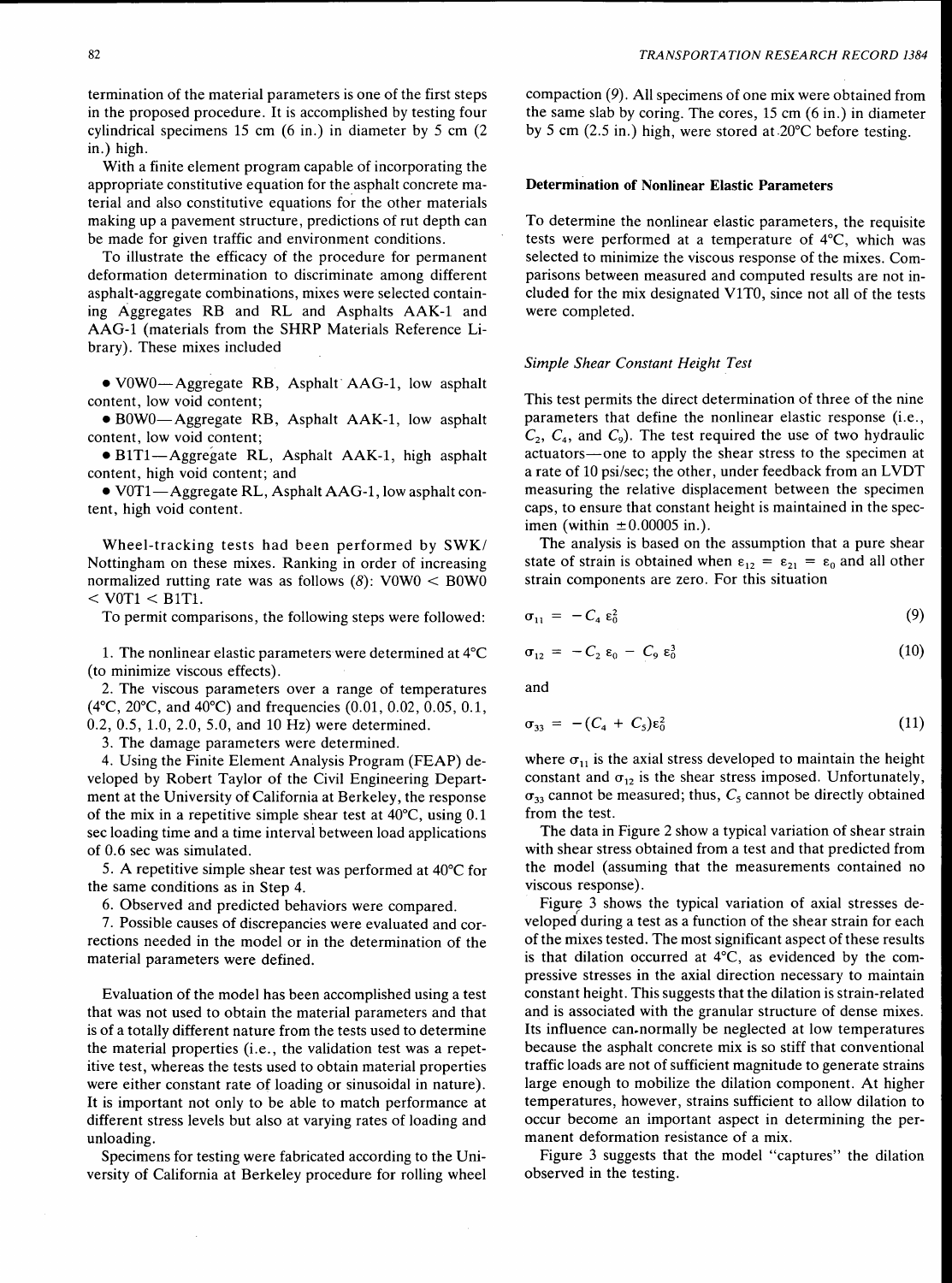

FIGURE 2 Variation of shear stress with shear strain for simple shear tests at 4°C and 10 psi/sec ramping shear stress (model and actual data) (Aggregate RB, Asphalt AAG-1) (VOWO).

#### *Uniaxial Strain Test*

The uniaxial strain test permits the direct determination of  $C_1$ ,  $C_3$ ,  $C_6$ , and  $C_7$  and also provides a check for  $C_2$  and  $C_4$ (obtained from the constant height simple shear test) since the only nonzero strain component is  $\varepsilon_{11} = \varepsilon_0$ . This assumes that there is no viscous deformation contributing to the response. (If there is viscous deformation, the constant height simple shear and uniaxial strain tests must be executed at the same rate.) In this test the vertical actuator is programmed to ramp the deviatoric axial stress on the sample at a rate of 10 psi/sec while pneumatic servovalves control the confining pressure under feedback from an LVDT measuring the change in perimeter of the specimen. The pneumatic servovalves are programmed to maintain a constant perimeter; thus the change



FIGURE 3 Variation of axial stress with shear strain for simple shear tests at 4°C and 10 psi/sec ramping shear stress (model and actual data) (Aggregate RB, Asphalt AAG-1) (VOWO).

in confining pressure at each instant is just enough to compensate for the bulging of the specimen, ensuring a uniaxial state of strain.

The state of stress is given by

$$
\sigma_{11} = C_1 \varepsilon_0 + C_3 \varepsilon_0^2 + C_6 \varepsilon_0^3 \tag{12}
$$

and

$$
\sigma_{22} = (C_1 + C_2)\epsilon_0 + (C_3 + C_4)\epsilon_0^2 + (C_6 + C_7)\epsilon_0^3 \qquad (13)
$$

where  $\sigma_{11}$  is the axial stress,  $\sigma_{22}$  is the confining stress, and  $\varepsilon_0$  is the axial strain; all other stress components are zero.

Figures 4 and 5 show the typical response of one of the mixes and the best fit obtained with the model parameters.

Figure 6 compares the variation of axial stress with axial strain for the three mixes. Figure 7 compares the variation of the confining stress with the axial strain. In Figure 7 it is interesting to compare the relative performance of the mixes. While the VOWO mix (Aggregate RB, Asphalt AAG-1, low asphalt content, low voids) only required a confining stress of 17 psi to ensure a state of uniaxial strain, the BlTl mix (Aggregate RL, Asphalt AAK-1, high asphalt content, high voids) required about 47 psi, even though both were subjected to the same axial stress-approximately 120 psi. This indicated that Mix B1T1 is less stable than Mix V0W0. These results are significant in that they demonstrate that the uniaxial strain test is capable of differentiating between mixes of different stabilities. The Hveem stabilometer would rank the mixes in the same order since that test is similar to the uniaxial strain test.

#### *Volumetric Test*

Results of the volumetric test, together with the constants obtained from the simple shear and uniaxial strain tests, permit the two remaining constants,  $C_5$  and  $C_8$ , to be determined. A check of the sum of constants  $C_1$  and  $C_2$  also can be obtained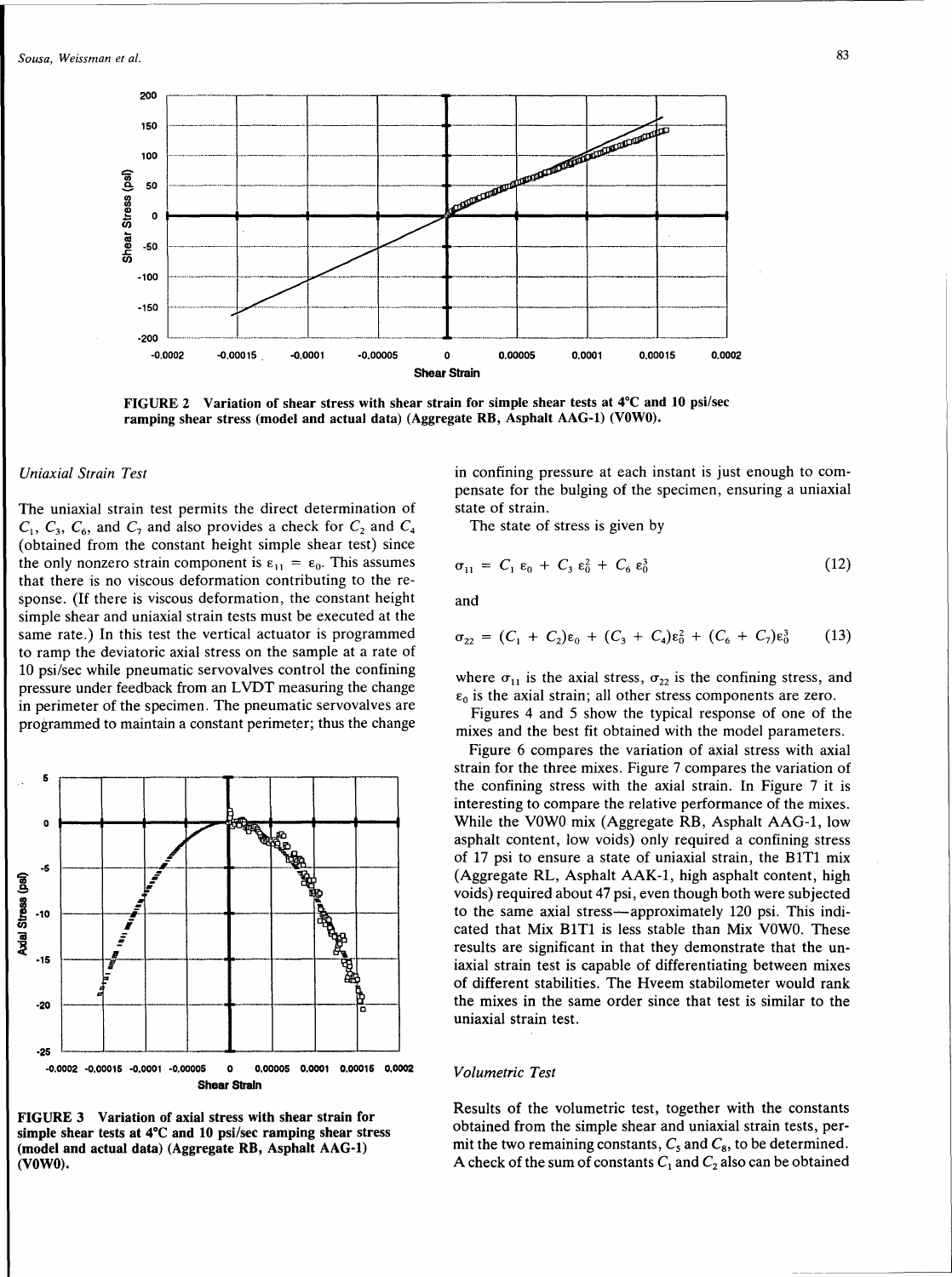

FIGURE 4 Variation of axial stress with axial strain for uniaxial strain tests at 4°C and 10 psi/sec ramping for axial stress (model and actual data) (Aggregate RB, Asphalt AAG-1) (VOWO).



FIGURE 5 Variation of confining stress with axial strain for uniaxial strain tests at 4°C and 10 psi/sec ramping for axial stress (model and actual data) (Aggregate RB, Asphalt AAG-1) (VOWO).



FIGURE 6 Axial stress versus axial strain, uniaxial strain test.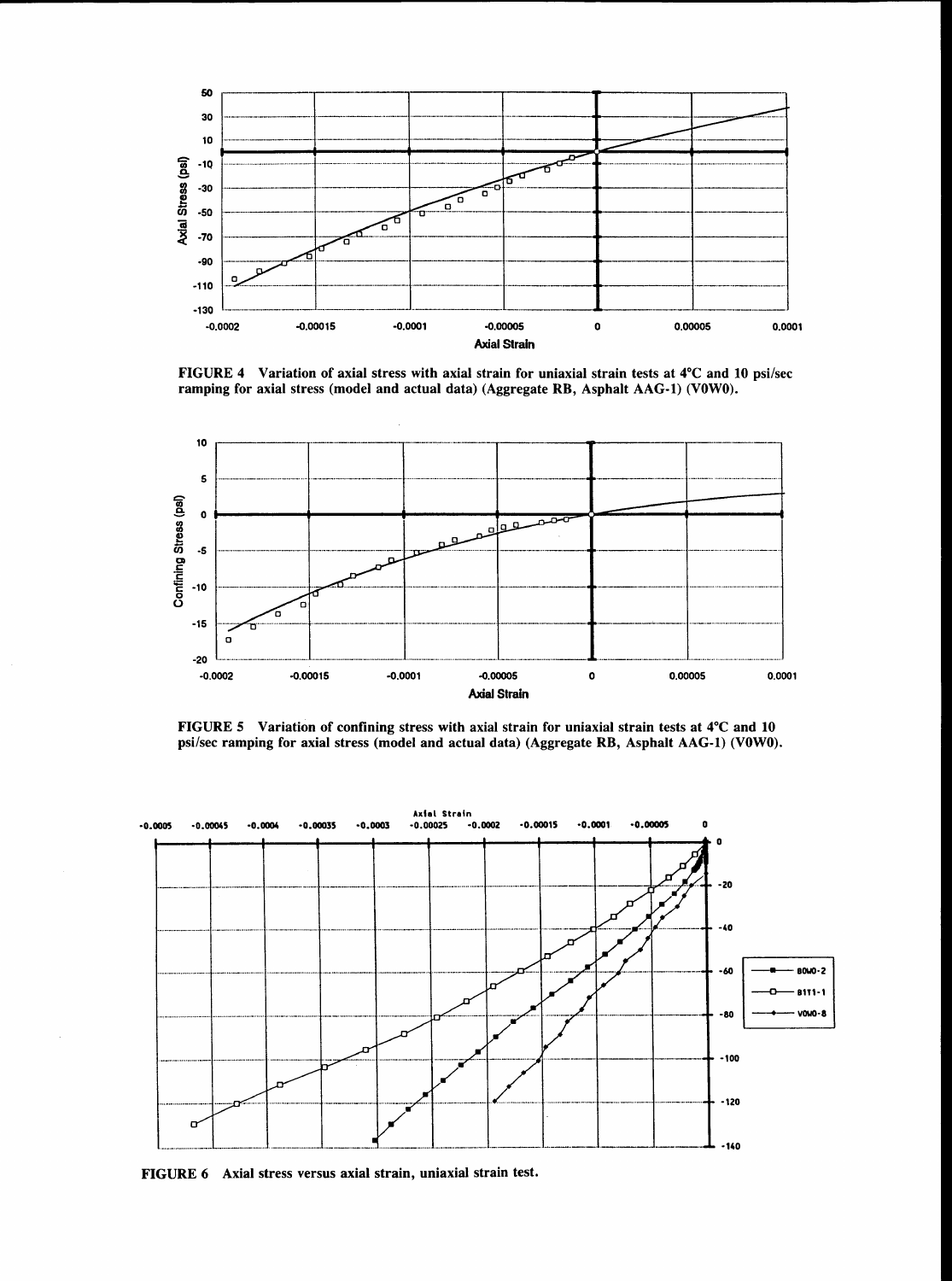

FIGURE 7 Confining stress versus axial strain, uniaxial strain test.

from the volumetric test. In this test the specimen is completely enveloped in a latex membrane and placed inside a pressure cell. The cell pressure is ramped at a rate of 10 psi/ sec, and the change in perimeter is measured.

The confining pressure  $(\sigma_{22})$  and the radial strain ( $\varepsilon_0$  =  $\delta/2\pi r$  where  $\delta$  is the change in perimeter and *r* is the radius of the specimen) can be computed from the test data. In the volumetric test the state of strain can be stated as  $\varepsilon_{11} = \varepsilon_{22}$  $= \epsilon_{33} = \epsilon_0$  and the state of stress defined by the following expression:

$$
\sigma_{22} = (3C_1 + 2C_2)\varepsilon_0 + (9C_3 + 9C_4 + C_5)\varepsilon_0^2
$$
  
+ (27C\_6 + 36C\_7 + 4C\_8 + 6C\_9)\varepsilon\_0^3 (14)

Figure 8 compares the results obtained from the data with those fitted with the model parameters. Figure 9 compares the response for all four mixes tested.

A summary of the C coefficients obtained from the test results is given in Table 1. All tests were performed at a rate of about 10 psi/sec at 4°C. Whereas that temperature and rate were selected to minimize the viscous deformation, some creep was still present. Accordingly, the C coefficients in Table 1 include some viscous deformation.

The results in Table 1 provide some encouraging comparisons. For example, the values of  $C_2$  and  $C_4$  obtained from the simple shear test for the BOWO mix compare reasonably well with those obtained from the uniaxial strain test. Also, the value predicted for the coefficient of the linear strain term  $(3C_1 + 2C_2)$  in the volumetric test using the values obtained from the uniaxial strain test compares reasonably well with that measured in the volumetric test for all the mixes.

In most instances the comparisons of the  $C$  coefficients determined from the tests are reasonable. In the case of  $C_4$ for Mix B1T1, however, a positive value was obtained in the



FIGURE 8 Variation of confining stress with radial strain for volumetric tests at 4°C and 15 psi/ sec ramping stress (model and actual data) (Aggregate RB, Asphalt AAG-1) (VOWO).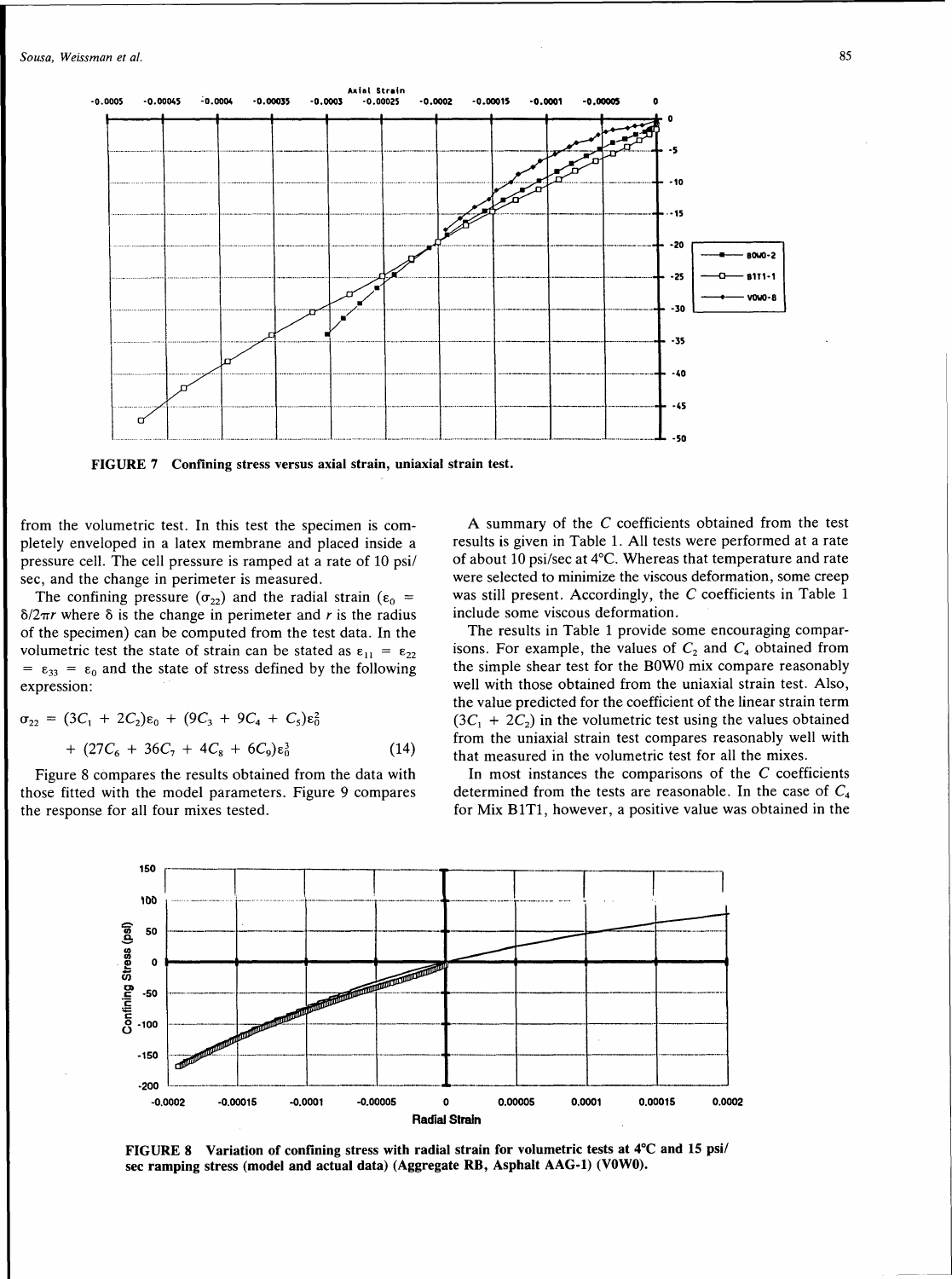

FIGURE 9 Variation of radial strain with confining pressure—volumetric tests.

simple shear test but a negative value was obtained in the uniaxial strain test. Part of this discrepancy might be attributed to the use in the two tests of different specimens whose void contents might have been different.

As stated earlier, some viscous deformations are incorporated in the test data presented herein. Accordingly, the C values are probably smaller than they should be. This has led to the necessity of developing an algorithm that permits de-

TABLE 1 Summary of C Coefficients Determined from the Simple Shear, Uniaxial Strain, and Volumetric Tests (psi)

|                                             |                | Mix                           |               |                               |  |  |
|---------------------------------------------|----------------|-------------------------------|---------------|-------------------------------|--|--|
|                                             |                | B <sub>0</sub> W <sub>0</sub> | V0W0          | BIT1                          |  |  |
| Asphalt type                                |                | $AAK-1$                       | $AAG-1$       | $AAK-1$                       |  |  |
| Asphalt type                                |                | <b>RB</b>                     | <b>RB</b>     | RL                            |  |  |
| Asphalt content (by weight<br>of aggregate) |                | 5.1                           | 4.9           | 4.3                           |  |  |
| Compaction method                           |                | rolling wheel                 | rolling wheel | rolling wheel                 |  |  |
| Air void content (percent)                  |                | 3.7                           | 3.6           | 7.9                           |  |  |
| Simple Shear Test                           | c,             | $-3.88E + 05$                 | $-1.06E + 06$ | $-2.74E + 05$                 |  |  |
|                                             | $C_4$          | $1.52E + 08$                  | $7.94E + 08$  | $8.14E + 07$                  |  |  |
|                                             | C,             | $-2.50E + 11$                 | $-1.00E + 10$ | $-2.50E + 09$                 |  |  |
| <b>Uniaxial Strain Test</b>                 | $C_1$          | $3.71E + 05$                  | $4.27E + 05$  | $3.11E + 05$                  |  |  |
|                                             | C <sub>2</sub> | $-3.24E + 05$                 | $-3.83E + 05$ | $-2.46E + 05$<br>$1.39E + 07$ |  |  |
|                                             | $C_1$          | $-2.94E + 08$                 | $-6.15E + 08$ |                               |  |  |
|                                             | $C_4$<br>$C_6$ |                               | $4.48E + 08$  | $-6.84E + 07$                 |  |  |
|                                             |                |                               | $6.91E + 11$  | $-6.73E+10$                   |  |  |
|                                             | $c_{\tau}$     | $-9.67E + 10$                 | $-5.01E + 11$ | $1.16E + 11$                  |  |  |
| Volumetric                                  | $c_{\rm s}$    | $8.97E + 08$                  | $6.77E + 08$  | $8.78E + 07$                  |  |  |
|                                             | $C_{8}$        | $-6.50E + 11$                 | $-6.20E + 10$ | $-5.40E + 11$                 |  |  |
| From uniaxial strain test:                  |                |                               |               |                               |  |  |
| $(3C_1 + 2C_2)$                             |                | $4.66E + 05$                  | $5.14E + 05$  | $4.40E + 05$                  |  |  |
| From volumetric test:                       |                |                               |               |                               |  |  |
| $(3C_1 + 2C_2)$                             |                | $4.46E + 05$                  | $5.39E + 05$  | $2.52E + 05$                  |  |  |
| $(9C_1 + 9C_4 + C_5)$                       |                | $-6.89E + 08$                 | $-8.22E + 08$ | $-4.03E + 08$                 |  |  |
| $(27C_6 + 36C_7 + 4C_8 + 6C_9)$             |                | $2.72E + 11$                  | $3.17E + 11$  | $1.65E + 11$                  |  |  |

termination of the true values for the nonlinear elastic coefficients recognizing that load applications require finite times and are not instantaneous (i.e., values that do not include viscous deformation).

#### Determination of Viscous Parameters

The viscous properties of the materials were determined from frequency sweeps at 4°C, 20°C, and 40°C. Strain control shear frequency sweeps were executed at 0.01, 0.02, 0.05, 0.1, 0.2,  $0.5, 1, 2, 5,$  and 10 Hz with an amplitude of  $0.0001$  in./in. while maintaining the specimen height within  $\pm 0.00005$  in. Tests were executed from high to low frequency at a particular temperature and from the low temperature to the high temperature.

The imposed sinusoidal strain  $X$  at the frequency  $\omega$  at a strain amplitude  $X_{\rm a}$ ,

$$
X = X_{\rm a} \sin(\omega t) \tag{15}
$$

will generate a sinusoidal stress  $P$  (where  $t$  represents time):

$$
P = P_a \sin(\omega t + \delta) \tag{16}
$$

The complex shear modulus  $G^*$  can then be determined as

$$
G^* = \frac{P_a}{X_a} \tag{17}
$$

At each frequency and temperature,  $G^*$  and the phase angle 8 were computed from the average of at least three cycles. Using the assumption that the mix is thermorheologically simple, master curves were developed by time-temperature superposition using the IRIS program  $(10)$ . The assumption of a thermorheologically simple response appears reasonable for the small deformations used in the test, as seen in Figure 10.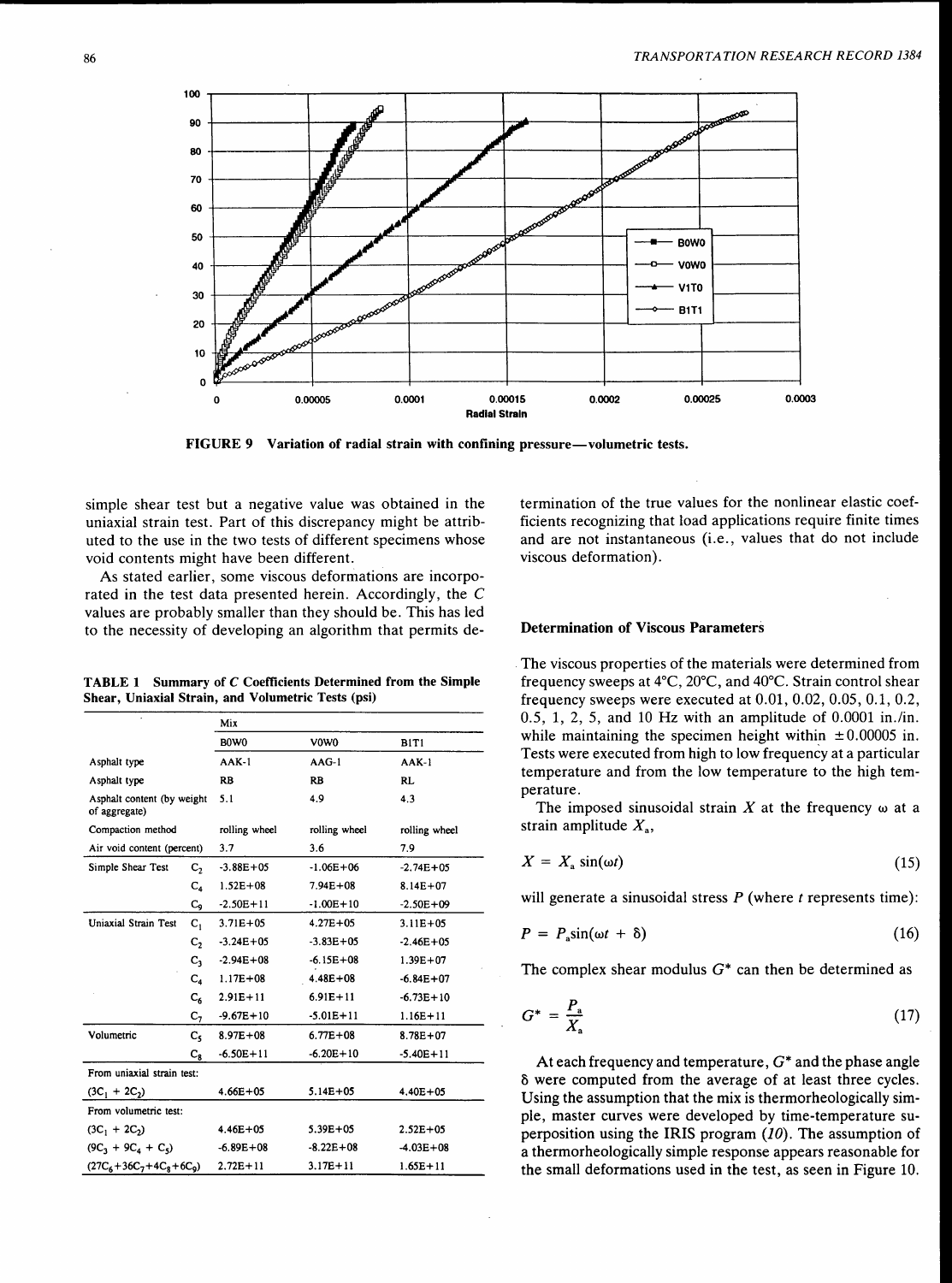

FIGURE 10 Variation of *G'* and *G"* for an asphalt concrete mixture (VOWO) with temperature and frequency. Tests conducted under strain control at 0.0001 shear strain amplitude.

In the determination of the master curve, the  $C_1$  and  $C_2$  coefficients of the WLF equation were also computed:

$$
\log a_T = -\frac{C_1(T - T_{\text{ref}})}{C_2 + T - T_{\text{ref}}}
$$
\n(18)

where  $a_r$  is the horizontal shift factor and T is the corresponding absolute temperature (degrees Kelvin).

The IRIS program was also used to determine the number  $(N)$  of Maxwell elements as well as the values of the constants  $(g_i \text{ and } \lambda_i)$  required to match the master curves. Table 2 contains the output of IRIS and includes the constants for the WLF equation, which are presented in Table 3. The constants permit the determination of the viscous parameters at any temperature, thus permitting predictions at any pavement temperature.

The N Maxwell elements are defined by their relaxation moduli  $g_i$  and their relaxation times  $\lambda_i$  (11). Using these values,  $G'$  and  $G''$  at any frequency are given by

$$
G'(\omega) = G_{\rm e} + \sum_{i=1}^{N} g_i \frac{(\omega \lambda_i)^2}{1 + (\omega \lambda_i)^2}
$$
 (19)

and

$$
G''(\omega) = \sum_{i=1}^{N} g_i \frac{\omega \lambda_i}{1 + (\omega \lambda_i)^2}
$$
 (20)

where  $G<sub>e</sub>$  is the equilibrium modulus and *i* refers to the corresponding Maxwell element.

The fitted master curve and the values of  $G'$  and  $G''$  obtained from the tests are shown in Figure 11. The results suggest that the assumption of Maxwell elements in parallel represents the dynamic response to a reasonable degree.

The strain control shear frequency sweep test is comparatively easy to perform and provides a reliable measure of the viscous response for a range in temperatures and frequencies at the same strain level. This test may also prove useful in investigating the influence of strain level on the magnitude of the parameters.

To illustrate the influence of asphalt and aggregate type on mix stiffness, variation of  $/G^*$  and phase angle with frequency for four mixes is shown in Figures 12 and 13. The mixes containing Asphalt AAG-1 (V0W0 and V0T1) exhibit different responses from mixes containing Asphalt AAK-1 (BOWO

TABLE 2 Discrete Relaxation Spectra from Computer Program Iris<sup>a</sup>

| i            | B <sub>0</sub> W <sub>0</sub> |               | V0W0          |               | B1T1          |               | V <sub>1</sub> T <sub>0</sub> |               |
|--------------|-------------------------------|---------------|---------------|---------------|---------------|---------------|-------------------------------|---------------|
|              | $\mathbf{g_i}^{\mathrm{b}}$   | $\lambda_i^c$ | $g_i$         | λ,            | g:            | λ,            | g                             | λ,            |
| 1            | $.2489E + 07$                 | .1493E-06     | $.4561E + 06$ | 4763E-05      | $.2310E + 07$ | .2652E-06     | $.2676E + 06$                 | .2757E-05     |
| $\mathbf{2}$ | $.2932E + 06$                 | .8310E-05     | $.2565E + 06$ | .4029E-04     | $.2196E + 06$ | 1240E-04      | $.2080E + 06$                 | .2102E-04     |
| 3            | .2296E+06                     | .6178E-04     | $.2396E + 06$ | .2042E-03     | $.1949E + 06$ | .7684E-04     | $.1936E + 06$                 | .1144E-03     |
| 4            | $.1314E + -6$                 | .3468E-03     | $.2482E + 06$ | $.1155 - 02$  | $.1101E + 06$ | .4544E-03     | $.1818E + 06$                 | .6875E-03     |
| 5            | $.8485E + 05$                 | .1915E-02     | $.1439E + 06$ | .5862E-02     | $.5393E + 05$ | .2643E-02     | $.1212E + 06$                 | .3886E-02     |
| 6            | .2889E+05                     | .1064E-01     | $.7844E + 05$ | .2986E-01     | $.1694E + 05$ | .1677E-01     | $.5058E + 05$                 | .2087E-01     |
|              | $.1929E + 05$                 | .4147E-01     | $4295E + 04$  | $.1758E + 00$ | $.2819E + 04$ | .2982E-01     | $.7978E + 04$                 | $1037E + 00$  |
| 8            | $.8068E + 04$                 | $.3931E + 00$ | $.1789E + 04$ | .1199E+01     | .4719E+04     | $.1409E + 00$ | .2923E+04                     | $.8906E + 00$ |
| 9            | $.2423E + 04$                 | $.6496E + 01$ | $.6061E + 03$ | $.1051E + 02$ | $.2758E + 04$ | $.8117E + 00$ | $.5123E + 03$                 | $.5411E + 01$ |
| 10           | $.3085E + 04$                 | $.1859E + 03$ | $.1435E + 04$ | $.2688E + 03$ | $.2085E + 04$ | $.5739E + 01$ | $.9074E + 03$                 | $.1698E + 04$ |
| 11           |                               |               |               |               | $.1240E + 04$ | $.1404E + 04$ |                               |               |

8 Spectra determination procedure by M. Baumgaertel and H. Winter. <sup>b</sup>Units of  $g_i$  are psi.<br>
<sup>c</sup>Units of  $\lambda_i$  are sec.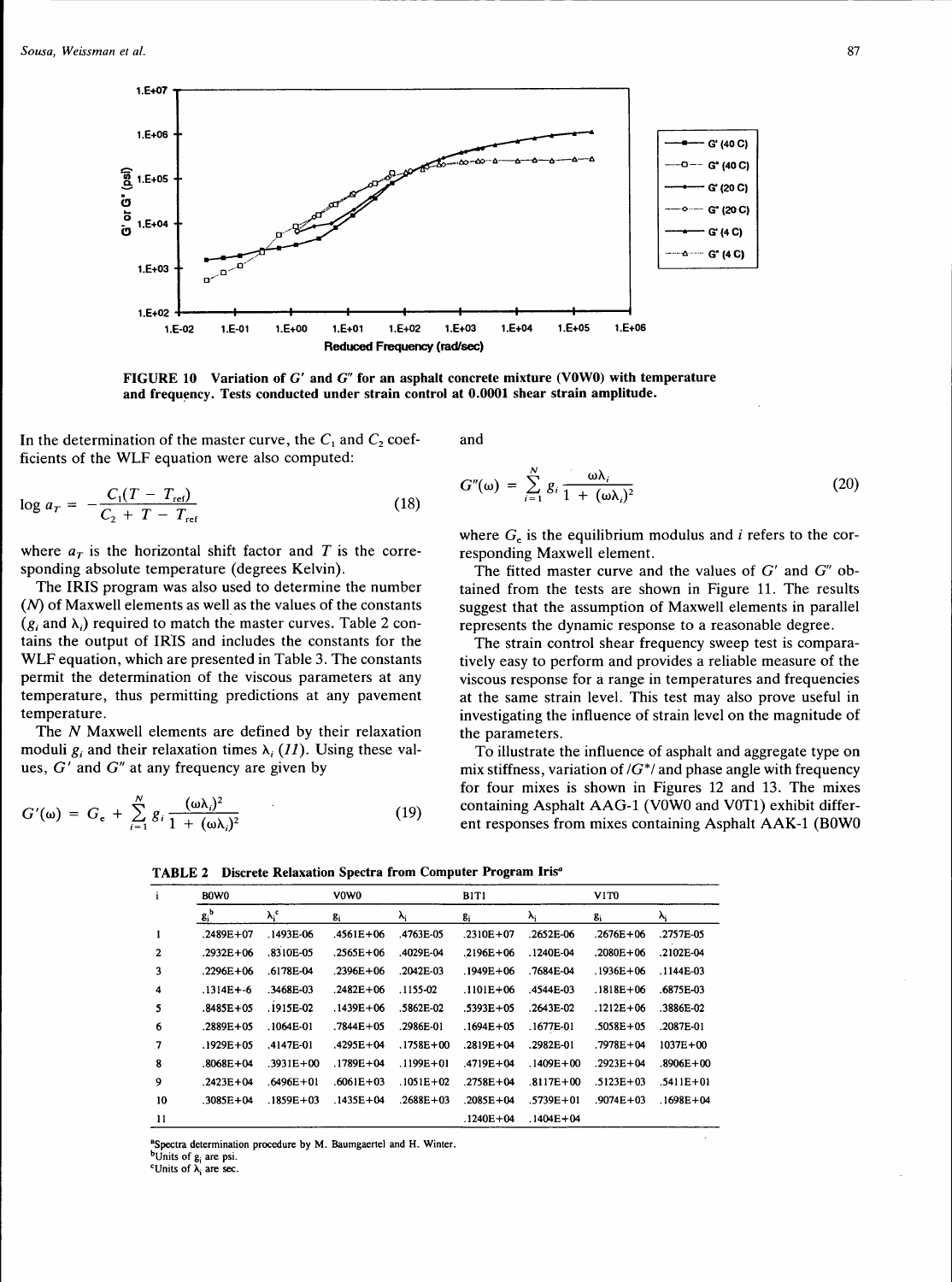| <b>MIX TYPE</b>                                                                                                                                            | B0W0                                                                                                                                                                                      |                                            | V0W0                                                                                                                                                                                  |                                            |                                                                                                                                                                                                          |                                            |
|------------------------------------------------------------------------------------------------------------------------------------------------------------|-------------------------------------------------------------------------------------------------------------------------------------------------------------------------------------------|--------------------------------------------|---------------------------------------------------------------------------------------------------------------------------------------------------------------------------------------|--------------------------------------------|----------------------------------------------------------------------------------------------------------------------------------------------------------------------------------------------------------|--------------------------------------------|
| <b>Viscous Parameters</b><br>Ref. Temp. $(^{\circ}C)$<br>$C_1$ (WLF)<br>$C_2$ (WLF)[K]<br>Viscous Poisson's<br>$\eta_0$ (psi)<br>$G_0$ (psi)<br>$\alpha_i$ | 40<br>48.02<br>$-416.57$<br>0.489<br>$5.94E + 05$<br>$3.29E + 06$<br>7.57E-01<br>8.91E-02<br>6.98E-02<br>3.99E-02<br>2.58E-02<br>8.78E-03<br>5.86E-03<br>2.45E-03<br>7.37E-04<br>9.38E-04 |                                            | 40<br>7.35<br>110.77<br>0.489<br>$3.99E + 05$<br>$1.43E + 06$<br>3.19E-01<br>1.79E-01<br>1.67E-01<br>1.73E-01<br>1.01E-01<br>5.48E-02<br>3.00E-03<br>1.25E-03<br>4.24E-04<br>1.00E-03 |                                            | B1T1<br>40<br>53.5<br>583.2<br>0.489<br>$1.76E + 06$<br>$2.92E + 06$<br>7.91E-01<br>7.52E-02<br>6.68E-02<br>3.77E-02<br>1.85E-02<br>5.80E-03<br>9.66E-04<br>1.62E-03<br>9.45E-04<br>7.14E-04<br>4.25E-04 |                                            |
| $\pmb{\beta}_i$                                                                                                                                            | 6.26E-07<br>4.10E-06<br>2.39E-05<br>7.67E-05<br>2.74E-04<br>5.18E-04<br>1.35E-03<br>5.34E-03<br>2.65E-02<br>9.66E-01                                                                      |                                            | 5.45E-06<br>2.59E-05<br>1.23E-04<br>7.19E-04<br>2.12E-03<br>5.88E-03<br>1.89E-03<br>5.38E-03<br>1.60E-02<br>9.68E-01                                                                  |                                            | 3.49E-07<br>1.55E-06<br>8.53E-06<br>2.85E-05<br>8.12E-05<br>1.62E-04<br>4.79E-05<br>3.79E-04<br>1.27E-03<br>6.81E-03<br>9.91E-01                                                                         |                                            |
| Damage Parameters<br>(Max strain model)<br>$\alpha_i$<br>$\beta_{\rm i}$<br>$\mathbf{n}$                                                                   | 0.0003<br>0.1<br>$\mathbf{I}$                                                                                                                                                             |                                            | 0.0003<br>0.1<br>1                                                                                                                                                                    |                                            | 0.0003<br>0.1<br>$\mathbf{1}$                                                                                                                                                                            |                                            |
| Non-Linear Elastic<br>Coefficients<br>$C_1$<br>$C_2$<br>$C_3$<br>$\overline{C}_4$<br>c <sub>5</sub><br>$C_6$<br>$C_7$<br>$\mathbf{C_8}$<br>$C_{9}$         | $3.71E + 05$<br>$-3.24E + 05$<br>$-2.94E + 08$<br>$1.17E + 08$<br>$8.97E + 08$<br>$2.91E + 11$<br>$-9.67E + 10$<br>$-6.50E + 11$<br>$-2.50E + 11$                                         | Corrected<br>$7.54E + 06$<br>$-6.58E + 06$ | $4.27E + 05$<br>$-3.83E + 05$<br>$-6.15E + 08$<br>4.48E 08<br>$6.77E + 08$<br>$6.91E + 11$<br>$-5.01E + 11$<br>$-6.20E + 10$<br>$-1.00E + 10$                                         | Corrected<br>$3.19E + 06$<br>$-2.86E + 06$ | $3.11E + 05$<br>$-2.46E + 05$<br>$1.39E + 07$<br>$-6.84E + 07$<br>$8.78E + 07$<br>$-6.73E + 10$<br>$1.16E + 11$<br>$-5.40E + 11$<br>$-2.50E + 09$                                                        | Corrected<br>$7.37E + 06$<br>$-5.84E + 06$ |

TABLE 3 Mix Parameters for Permanent Deformation Model; Three Mixes

and BlTl) relative to phase angle variation, as shown in Figure 13. At lower frequencies (higher temperatures) the mixes with Aggregate RB exhibit higher stiffnesses than the mixes with RL material. At higher frequencies the influence of the asphalt (stiffness) predominates.

## Determination of Damage Parameters

Damage parameters were estimated from tests performed at 20°C and 1 Hz. Strain control shear tests were executed with strain amplitudes of 0.0001, 0.0002, 0.0005, 0.001, and 0.002

in./in. to investigate the influence of strain level on damage (the specimen height was maintained constant within  $\pm 0.00005$ in.). In this analysis it was assumed that only 1 Maxwell element out of the 10 or 12 usually obtained from the IRIS program would be significantly influenced for the frequency and temperature used.

The material properties were computed as presented in Equations 15, 16, and 17. Furthermore, the viscosity,  $\eta$ , of the dashpot was computed by

$$
\eta = \frac{G''(1 + \tan\delta)}{\omega \tan\delta} \tag{21}
$$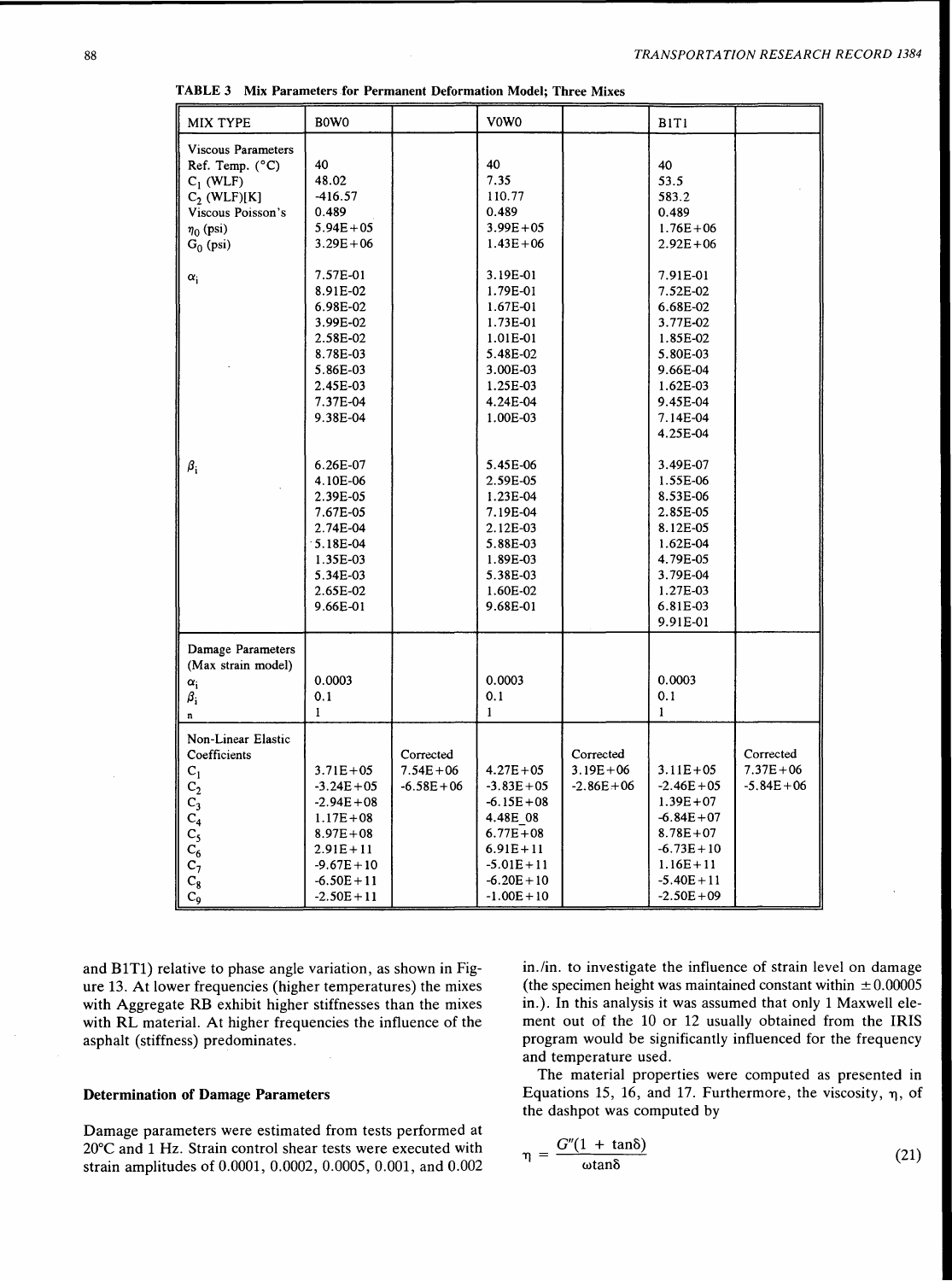

FIGURE 11 Variation of G'and *G"* with frequency for Mix VOWO (Aggregate RB, Asphalt AAG-1) at a reference temperature of 40°C.

where

 $G'' =$  loss modulus,  $\omega$  = test frequency (rad/sec), and  $\delta$  = phase angle.

The stiffness,  $E$ , of the spring is given by

$$
E = \eta \tan \delta \tag{22}
$$

Figure 14 shows the variation of stiffness ratio (stiffness at any strain amplitude divided by stiffness at small strain amplitude) with strain magnitude. It appears that the strain amplitude has comparatively small influence in reducing the spring stiffness, although slight strain softening is observed.

Figure 15 suggests that the dashpot viscosity is strongly influenced by strain amplitude. In this figure the ratio of the viscosity at any strain amplitude to that of a strain level of 0.0001 in./in. is plotted as a function of strain amplitude. Moreover, when the ordinate, termed damage, has a value of 1, the dashpot is considered undamaged. As the value of



FIGURE 12 Complex shear modulus versus reduced frequency (rad/sec) (40°C reference) from shear frequency sweeps.



FIGURE 13 Phase angle versus reduced frequency (40°C referem;e) for shear frequency sweeps.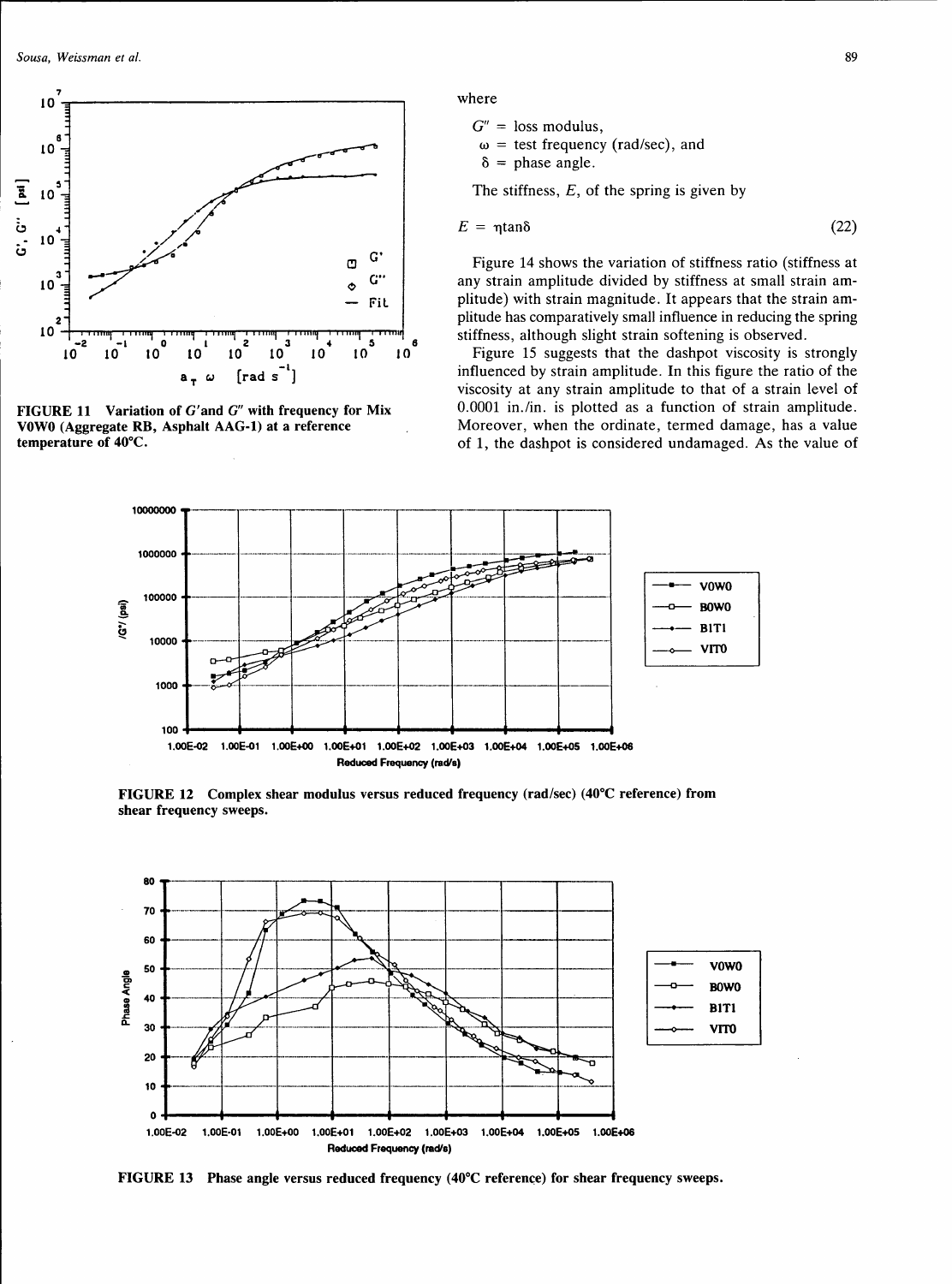

FIGURE 14 Variation of stiffness ratio  $(E/E_0)$  with strain amplitude in strain sweep tests at 20°C and 1 Hz.

the ordinate decreases (i.e., approaches 0), the damage to the dashpot increases.

The development of damage with strain level obtained from creep tests is also shown in Figure 15. The variation of the damage parameter with strain magnitude appears to follow a similar path for both strain sweeps and creep tests. The results strongly suggest a highly nonlinear behavior in the dashpots; however, the nonlinearity seems to be independent of the mix.

## Material Properties

Table 3 contains a summary of the material properties obtained for three of the four mixes. The values of  $G_0$  represent the instantaneous shear moduli obtained from the IRIS program. The values of  $C_2$  ( $C_2 = -2G_0$ ) obtained from the frequency sweeps (see "corrected" column) are higher than those obtained from the simple shear tests, uniaxial strain tests, and volumetric tests. This is not surprising since the shear frequency sweeps performed at 4°C and 10 Hz yield higher values of  $G^*$  than those obtained at 0.1 Hz at the same temperature. Thus it is apparent that the tests conducted at 4°C to determine the nonlinear elastic parameters contain a viscous component.

To match the viscous parameters and the  $C$  constants, the  $C_1$  and  $C_2$  values were corrected proportionally. The other C values were not corrected. This fact makes the analysis more linear because the contribution of the nonlinear terms is slightly minimized.

A program to determine all the nonlinear elastic, viscous, and damage parameters, taking each of these factors into consideration by using an iterative procedure with a quadratic convergence, is under development and should rapidly yield consistent and accurate parameters.

The data in Table 3 (using the larger values for  $C_1$  and  $C_2$ ) provide the basis for predicting the performance of the mixes in some other form of loading and thus serve to provide validation of the permanent deformation model.



FIGURE 15 Comparison of the shape of the damage function obtained from shear strain sweeps and shear creep tests with a proposed damage model.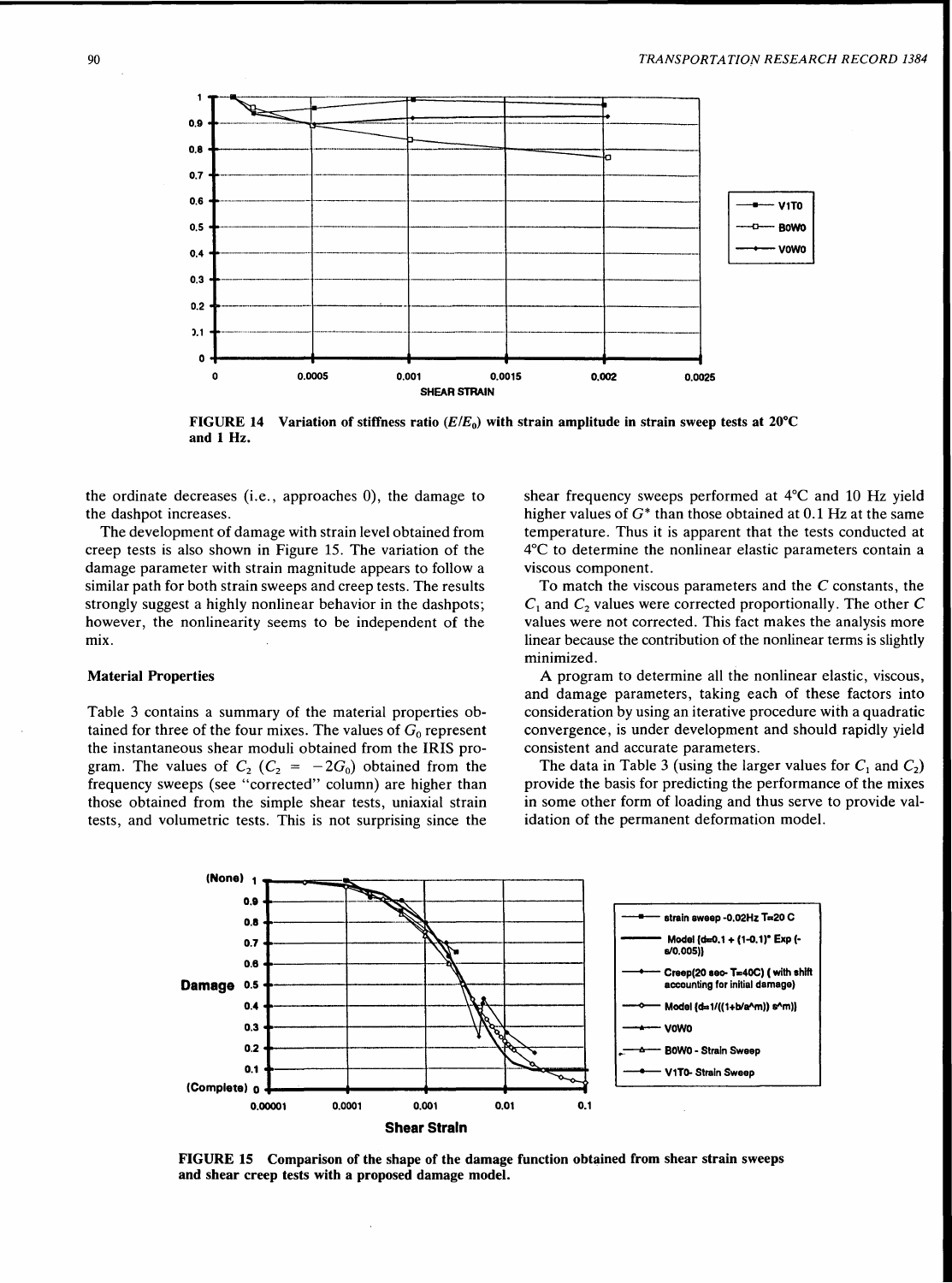

FIGURE 16 Model prediction for accumulation of permanent deformation in the repetitive-load simple shear test.

# VALIDATION

A repetitive simple shear test at constant height was selected for validation. This test was conducted at 40°C using a time of loading of 0.1 sec and a time interval between load applications of 0.6 sec. The magnitude of the repetitive shear stress was 7 .5 psi. The height of each specimen was maintained within  $\pm 0.00005$  in.

For validation purposes, a two-element finite element mesh representing half of the cylindrical specimen was used to take advantage of the antisymmetry of the load. The model assumes that the states of stress in the true specimen is perfect (i.e., that a state of pure shear stress exists within the cylindrical specimen).

Using this model and the maerial properties presented in Table 3, 100 cycles of 0.1 sec loading and 0.6 sec unloading were simulated (Figure 16). The simulations accurately ranked the mixes according to their known permanent deformation resistance. This was an important demonstration considering that the mix properties used in the simulations were based on measurements not only at different loading rates but also from totally different types of tests.

Figure 17 compares results obtained from the test of the VOWO mix with the prediction obtained from the model assuming several levels of damage. Adding a damage component to the mix model significantly improves the ability to accurately simulate test measurements. A relatively good fit between measured and simulated response can be obtained when mix damage is accounted for.

## PAVEMENT SECTION EXAMPLE

To illustrate the implementation of the approach outlined in Figure 1, an example of the use of the finite element program is presented. Figure 18 shows a finite element mesh created to represent half of a full-depth, one-lane pavement section. In this simplified two-dimensional model, the loads have been simulated as continuous loading strips consistent with the plane strain assumption. (A full three-dimensional model could have



FIGURE 17 Comparison between data and model prediction of accumulation of permanent deformation in the repetitive-load simple shear test.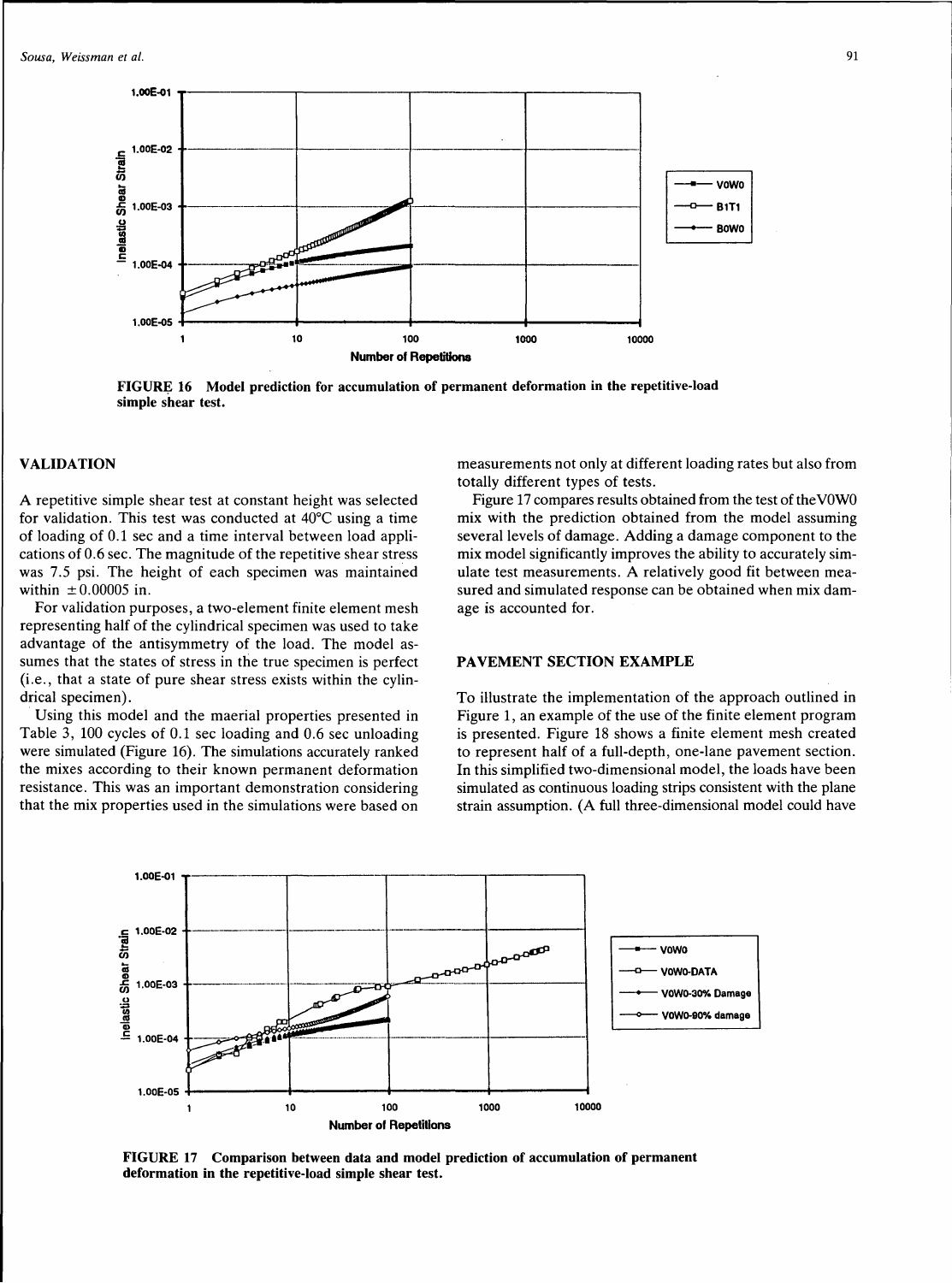

FIGURE 18 Two-dimensional mesh representing a cross section of a pavement section.

been formulated, but because of limited computer resources at the time such a solution could not have been implemented.)

To rapidly achieve significant levels of permanent deformation on the asphalt concrete layer with very few load applications, the material properties used were significantly weakened by reducing the magnitude of both the C constant and the viscous parameters. Moreover, a repetitive haversine load with a 0.3-sec loading time and 0.4-sec rest between load application was used to simulate very slow-moving traffic. The magnitude of the load was selected as 500 psi to increase even more the rate of accumulation of permanent deformation.



FIGURE 19 Deformed shape of the pavement section after five cycles.

The FEAP program running on an IBM-RS6000 was used. The total cpu time to reach five cycles was about 5 hr. This time could be significantly reduced by using a slightly coarser mesh (without compromising the accuracy of the results) and by increasing the magnitude of the small time steps used to prevent divergence due to such high loads (with tire pressures of 100 psi, the magnitude of the time steps could be increased).

Figure 19 shows the deformed shape at the end of the fifth cycle magnified 100 times. The figure shows the permanently deformed shape without the load being applied. The variation of the pavement profile at the end of the first, second, and fifth cycles is presented in Figure 20. The upheavals due to the shear flow and dilation are similar to those encountered in rutted pavement sections.

This example illustrates the capability of the model to analyze boundary value problems representative of pavement structures and to simulate the general shape of the permanent deformation profile of rutted pavement.

## **SUMMARY**

A nonlinear elastic viscous with damage model for asphaltaggregate mixes has been proposed. The model is based on



FIGURE 20 Variation of pavement profile with the number of load application, stress level 500 psi, 0.3-sec loading time, 0.4-sec rest period.